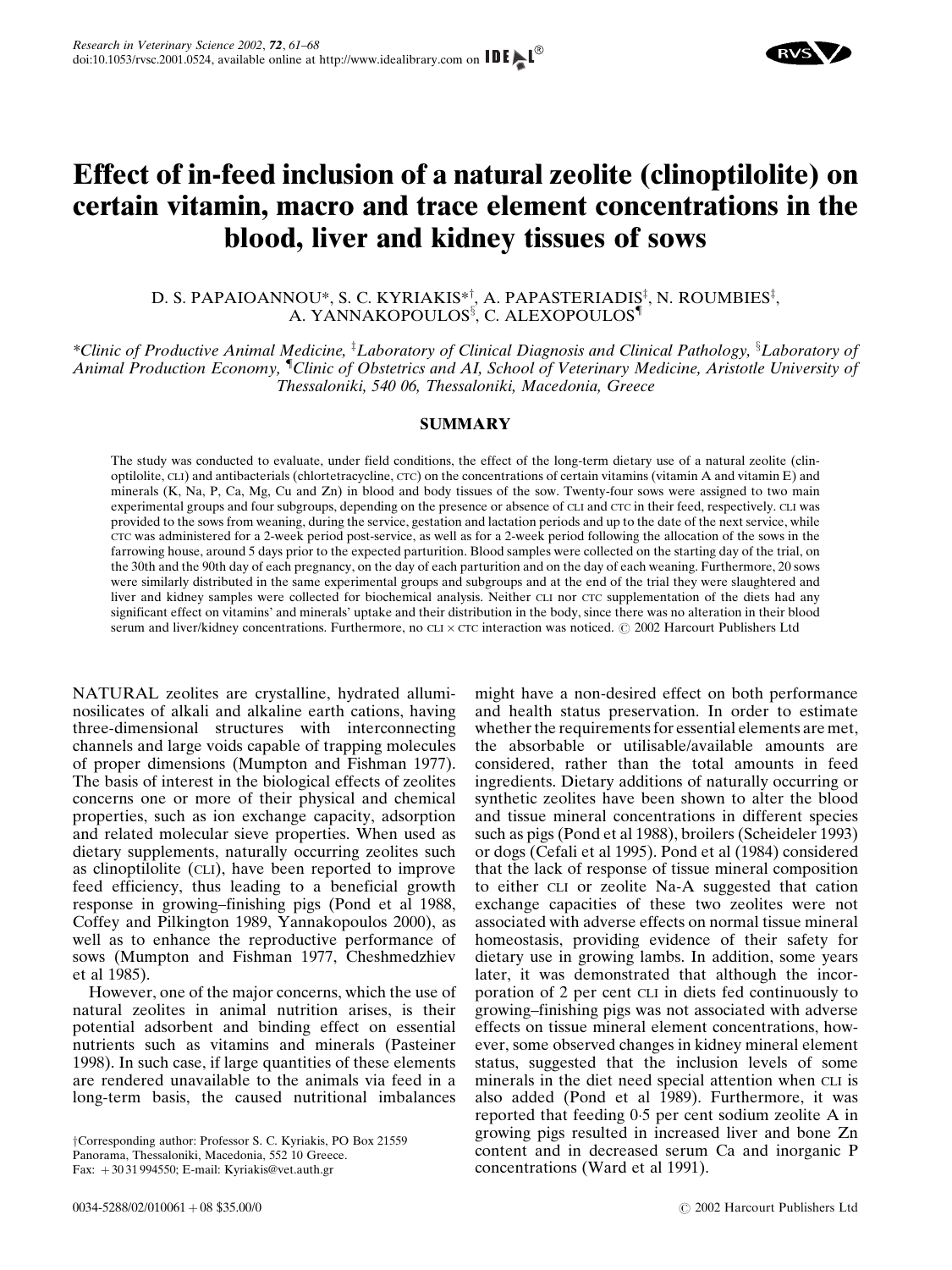It is clear that since the behaviour of different species of zeolites in biological systems varies, along with the complexed physiological processes involved in digestion and absorption of ingested diet constituents, there is a necessity for further investigation in order to establish the safety of the dietary use of zeolites.

The objective of the present study was to delve into the potential effect of the CLI on the vitamins (vitamin E and vitamin A) and mineral elements (K, Na, inorg. P, Ca, Mg, Cu and Zn), in terms of any shift in their blood serum and tissue concentrations. For this purpose, CLI was incorporated in sow's diets at the inclusion rate of 2 per cent, in the presence or absence of an antibacterial agent routinely used in strategic medication programmes for disease-control and subsequent reproductive losses prevention (chlortetracycline, CTC).

## MATERIALS AND METHODS

#### Experimental material

The CLI used in the present study was a naturally occurring inert calcium/potassium/sodium hydrated aluminosilicate having a minimum purity of 85 per cent. It was extracted from a deposit in northeastern Greece (Evros County) and crushed and screened to a size of < 1 mm. The CLI extrusive rock was won and prepared by the company Silver & Baryte Ores Mining Co. (Athens, Greece). Recently, it has been authorized in accordance with Directive 70/524/EEC as additive in feeding stuffs intended for pigs, rabbits and poultry (binder, anti-caking agent and coagulant), under the conditions laid down in Annex II to this regulation (Commission Regulation No 1245/1999 of 16 June 1999). One batch of this product was used and, according to the manufacturing company, the material's cation exchange capacity was  $130-150 \text{ mEq } 100 \text{ g}^{-1}$ , while its chemical composition (on dry sample) was:  $SiO<sub>2</sub>$  68.26 per cent,  $Al<sub>2</sub>O<sub>3</sub>$  13.30 per cent,  $Fe<sub>2</sub>O<sub>3</sub>$ 008 per cent, CaO 434 per cent, MgO 105 per cent,  $K<sub>2</sub>O$  0.94 per cent,  $Na<sub>2</sub>O$  0.26 per cent, L.O.I. 116 per cent.

## Animals and treatments

The investigation was carried out on a Greek farrowto-finish pig unit with a capacity of 450 crossbred sows (Large White  $\times$  Landrace) under production. As part of a broader trial which aimed to the evaluation of the efficacy of natural CLI and its compatibility with antibacterials, 24 healthy sows in parity four were selected for blood sampling and distributed in two main experimental groups and four subgroups, depending on the inclusion or not of CLI and CTC in their feed, as follows:

 $z -$  group (12 sows): basic on-farm mixed feed:  $Z - A - subgroup (eight rows): feed without CTC;$  $Z - A +$  subgroup (four sows): feed supplemented with 800 ppm CTC [AUROFAC<sup>1</sup> (Aureomycin), Roche].

 $z +$  group (12 sows): basic on-farm mixed feed containing CLI at the inclusion rate of 2 per cent:

 $Z + A -$  subgroup (eight sows): feed without CTC;

 $Z + A +$  subgroup (four sows): feed supplemented with 800 ppm CTC.

Furthermore, 20 healthy sows in parity six were selected for tissue biochemical analysis. They were similarly divided in the same experimental groups and subgroups (seven in  $Z - A -$ , three in  $Z - A +$ , seven in  $Z + A -$  and three in  $Z + A +$ ).

Sows received the trial feed since weaning, during service, gestation, lactation and up to the date of the next weaning (second weaning on trial). Following the hygiene programme routinely applied in the trial farm, CTC was administered to the sows of  $Z - A +$  and  $Z + A +$ subgroups for a 2-week period post-service, as well as for a 2-week period following their allocation in the farrowing house, around 5 days prior to the expected parturition. The above mentioned medication was incumbent upon the disease history of the trial farm (see feeding and hygiene programs applied) and prescribed because of the antibacterial's disease-control effect against specific, such as Leptospira spp. [\(Taylor](#page-7-0) [1999](#page-7-0)), and non-specific microorganisms [\(Wilson](#page-7-0) et al [2000\)](#page-7-0), when fed on a strategic medication basis.

The trial was conducted under the license of Veterinary County Administration of Karditsa (Protocol No: 3412) and under Good Clinical Practice for the Conduct of Clinical Trials for Veterinary Medicine Products (GCPV) guidelines (European Agency for the Evaluation of Medicinal Products 1998).

#### Feeding and hygiene programmes applied

Two types of feed were used for feeding the sows: a pregnancy feed (PF) and a lactation feed (LF). Both of them were supplemented with commercial vitamin and mineral premixes at the recommended inclusion rates (Vetervit Super Sow 503 and Vetermin 504, Veterin S.A., Aspropyrgos, Attiki, Greece). The specifications of the feed are shown in [Table](#page-2-0) 1. The feeding scheme was as follows: from the day of service until the 21st day of pregnancy, 19 kg of PF was administered per day to each sow. From the 22nd until the 56th day of pregnancy the quantity of feed offered daily was  $2.4 \text{ kg}$ , while from the 57th until the 84th day of pregnancy the respective quantity was  $2.8 \text{ kg}$ . From this day up to the 110th day of pregnancy, 34 kg of the same feed was offered. The composition of the feed at this moment was changed to LF and the quantity offered was gradually decreased, until the day of parturition, on which no feed was given. The feed allowance during the first five days of lactation was gradually increased to the maximum of  $2 \text{ kg}$  plus  $0.5 \text{ kg}$  per suckling piglet daily; this schedule was followed until weaning  $(25 \pm 3 \text{ days})$ . From day of weaning up to day of service, sows were given 35 kg of PF. The feed was offered once daily.

During the trial, samples of each type of final feed were collected and sent to the laboratory of Veterin S.A. (Aspropyrgos, Attiki, Greece) for the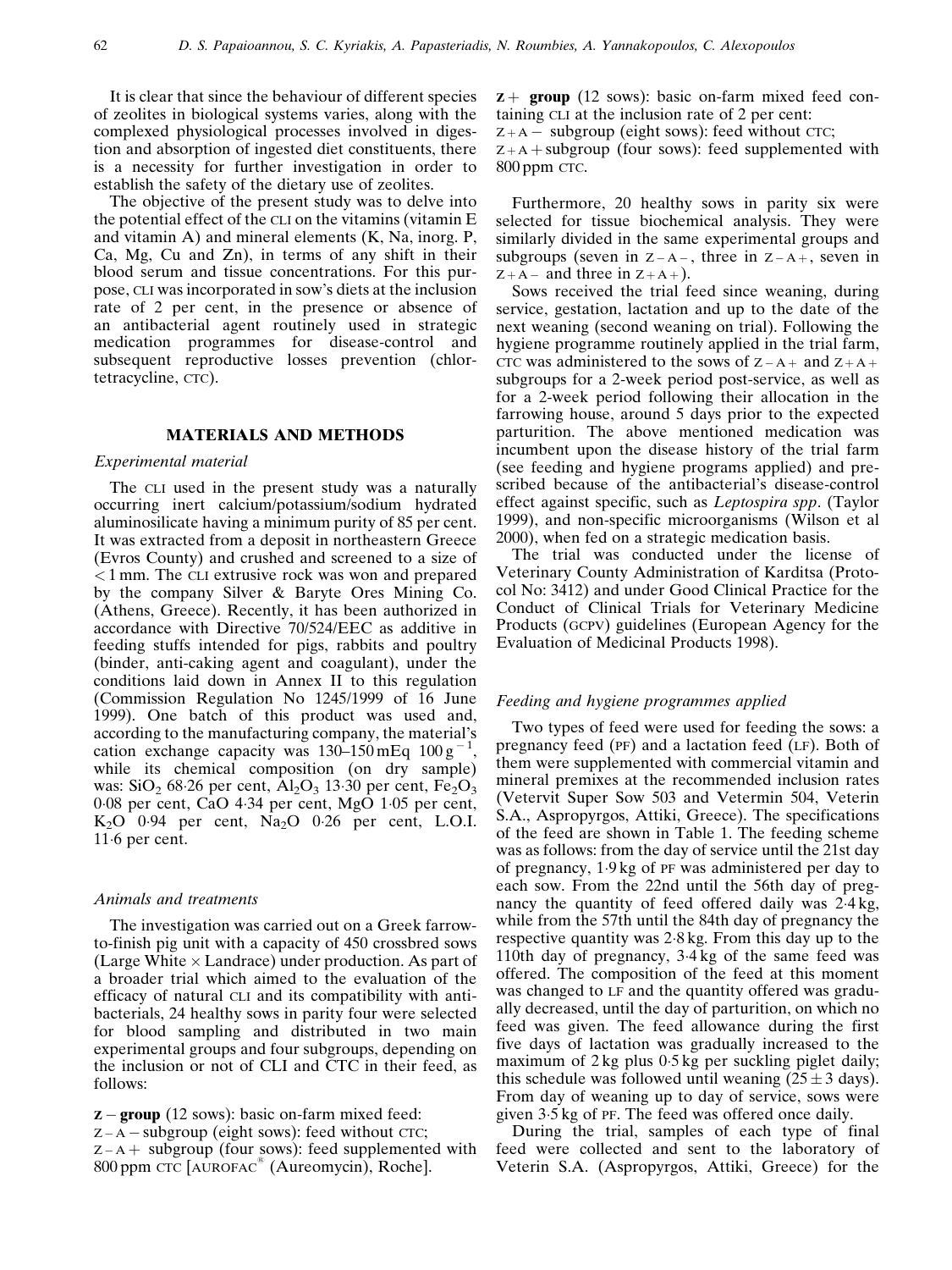<span id="page-2-0"></span>TABLE 1: Specifications\* of each type of the basal feed used in the study

|                                                              | Pregnancy feed | Lactation feed |
|--------------------------------------------------------------|----------------|----------------|
| Digestible energy (Mcal kg <sup><math>-1</math></sup> )      | 3.10           | 3.16           |
| Crude protein (percentage)                                   | $16-2$         | $16-7$         |
| Lysine (percentage)                                          | 0.72           | 0.81           |
| Vitamin A (IU kg $^{-1}$ )                                   | 28920          | 28630          |
| Vitamin $E^{\dagger}$ (mg kg $^{-1}$ )                       | $65 - 7$       | $60 - 7$       |
| Sodium (percentage)                                          | 0.19           | 0.22           |
| Phosphorous (percentage)                                     | 0.73           | 0.78           |
| Calcium (percentage)                                         | 0.90           | 0.92           |
| Magnesium (percentage)                                       | 0.24           | 0.22           |
|                                                              | 27.2           | 28.3           |
| Copper (mg kg <sup>-1</sup> )<br>Zinc (mg kg <sup>-1</sup> ) | 159            | 144            |

\*represent the mean values found in the analyses of feed samples throughout the trial; tas DL- $\alpha$  tocopherol.

determination of CLI inclusion rate. The results were within the analytical limits of the laboratory method used, verifying the efficient feed mixing procedure.

The trial farm's female population was regularly vaccinated against erysipelas, leptospirosis, Aujeszky's disease, swine influenza, atrophic rhinitis, porcine parvovirus disease, colibacillosis (ETEC Escherichia coli) and enterotoxaemia (*Cl perfringens* types A and C), since 1995. The vaccination scheme was incumbent upon the past disease history of the farm, the latter being infected with PRRS virus since 1993 and having previous history of porcine enteropathy outbreaks [including the acute (haemorrhagic in gilts and heavy finishing slaughter pigs) and the chronic forms (porcine intestinal adenomatosis in weaning, growing and fattening pigs)], Aujeszky's disease, swine influenza and mycotoxicosis. Occasionally, the presence of Leptospira bratislava was also detected by serological examinations in blood samples routinely (twice yearly) obtained from the pigs, as part of the disease-monitoring policy in this farm.

#### Samples collection protocol—methods of analysis

Blood samples were collected on the starting day of the trial (day of weaning), on the 30th day and 90th day of each pregnancy, at each parturition and at each weaning (second weaning on trial). Samples collection was performed between 09.00 hours and 11.00 hours. Blood samples were drawn via cranial (anterior) vena cava puncture in plain glass tubes with a 15-gauge, 150 mm long needle. After clotting, serum was separated by low speed centrifugation, transferred in plastic vials and forwarded for biochemical analysis.

Vitamin E was evaluated by a fluorometric method (Hansen and [Warwick](#page-6-0) 1969), using a Hitachi F2000 fluorometer. Vitamin A was determined by the colorimetric method described by Roels and Trout [\(1972\)](#page-7-0), using a Hitachi 2000 spectrophotometer. K and Na were analysed using flame atomic emission spectrophotometry and a Sherwood flame photometer 410. Inorganic P was evaluated by the heteropoly blue method [\(Boltz](#page-6-0) 1958). Finally, Ca, Mg, Cu and Zn were determined by means of flame atomic absorption spectrophotometry, using a Perkin Elmer A Analyst 100 instrument [\(Perkin-Elmer](#page-7-0) Co 1996).

At the end of the trial (date of second weaning on trial), the sows selected for tissue biochemical analysis were slaughtered, the liver and the kidneys were detached and samples of around 50 g wet weight were removed using stainless steel scalpels, put into plastic containers and frozen until the day of analysis, which was carried out within 1 month of the day of sampling. The estimated parameters and the methods used were the same, as those described in the case of the serum samples. Vitamins were determined in fresh tissue samples. They were homogenized and after saponification and extraction, they were handled similarly as were serum samples ([Taylor](#page-7-0) et al 1976, [Roels](#page-7-0) and [Mahadevan](#page-7-0) 1967). For the determination of the rest parameters the samples, after drying in an oven at  $100^{\circ}$ C, they were wet digested using an acid mixture containing concentrated sulfuric, nitric and perchloric acids.

#### Statistical evaluation

Statistical analysis was performed by the use of the general linear model procedure of SAS (Version 8.1 for Windows, 2000/Site code: 0084912001/SAS Institute Inc., Cary, NC 27513, USA). In the analysis of variance the variables tested were analysed as a  $2 \times 2$  arrangement with CLI, CTC and their interaction as factors of the model. Furthermore, Duncan's multiple range test was used to compare the estimated means of treatments. The significance was attained if the P-value was  $\langle 0.05$ .

#### RESULTS

Changes in the concentrations of serum vitamin A and vitamin E throughout the trial are presented in [Table](#page-3-0) 2. No treatment differences ( $P > 0.05$ ) were noted among the experimental groups and subgroups. Zgroup showed a slightly lower vitamin E concentration on the 30th day of each pregnancy, but this effect was rather incidental since it was not followed by a similar one at the ensuing blood samplings.

Data concerning serum K and Na concentrations are summarised in [Table](#page-3-0) 3, while those referring to P, Ca and Mg concentrations are shown in [Table](#page-4-0) 4. From the results, it is clear that serum macro-element concentrations were not influenced by the administration of CLI and/or CTC  $(P > 0.05)$ . However, the results revealed a tendency for a lower P concentration in Z-group than in N-group on the 30th day of each pregnancy ( $P = 0.09$ ). It is worth noting that P concentration were rather low in all subgroups, independently of the diet consumed by the animals, especially in the case of the fourth blood sampling which was performed on the day of each parturition.

Serum Cu and Zn concentrations are presented in [Table](#page-4-0) 5. Although there were no differences among the experimental groups and subgroups  $(P > 0.05)$ , the mean serum Cu concentration in Z-group tended to be lower compared with the N-group, on the 30th and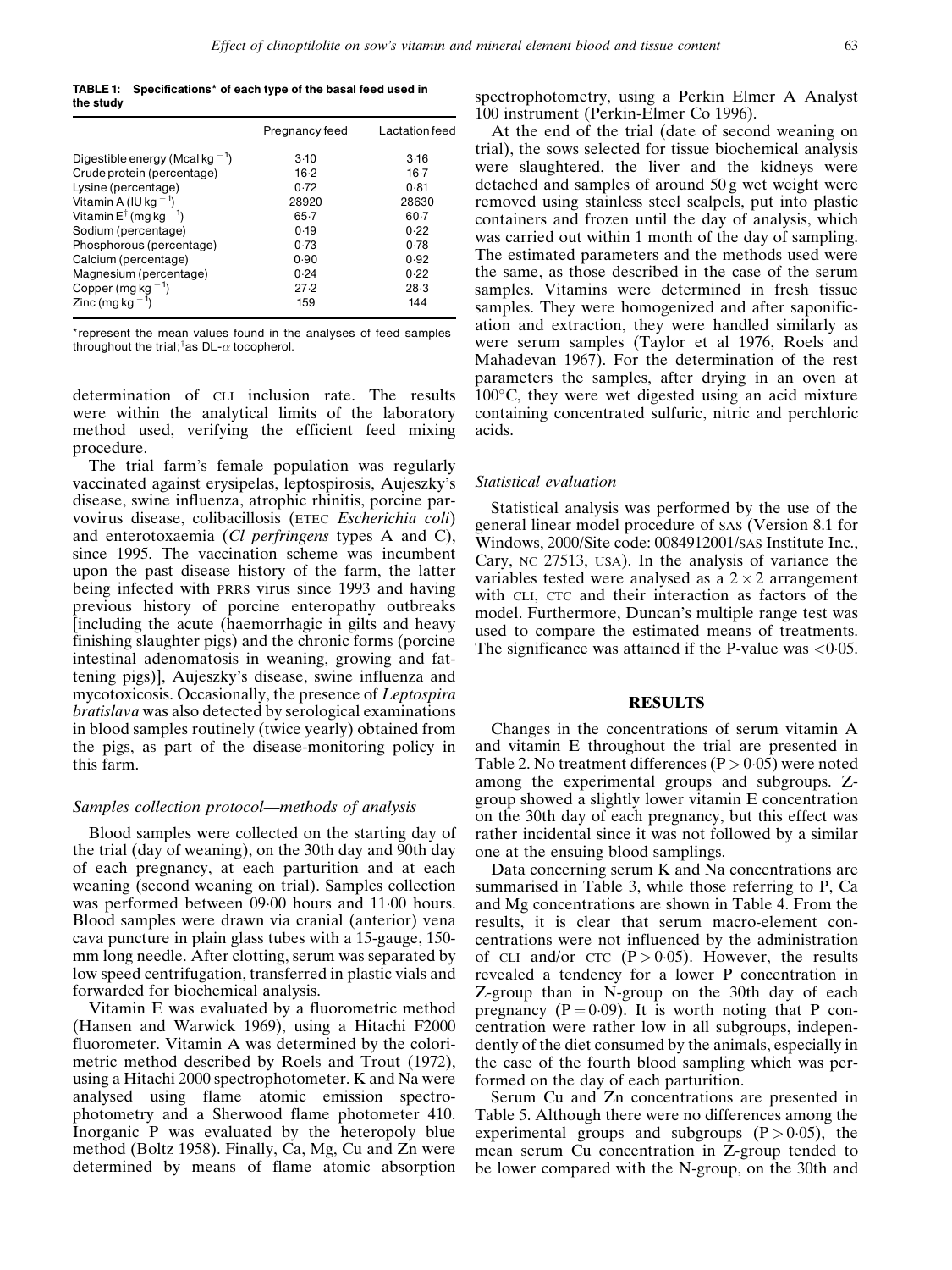| CLI                                                         |                               |                               |                           | $+$                           |           |               |                      |                                 |
|-------------------------------------------------------------|-------------------------------|-------------------------------|---------------------------|-------------------------------|-----------|---------------|----------------------|---------------------------------|
| <b>CTC</b>                                                  |                               | $+$                           |                           | $^{+}$                        |           |               |                      |                                 |
| Experimental subgroups                                      | $Z - A -$                     | $Z - A +$                     | $Z + A -$                 | $Z+A+$                        |           |               | Probability          |                                 |
|                                                             | Mean <sup>*</sup> ( $n = 8$ ) | Mean <sup>*</sup> ( $n = 4$ ) | Mean <sup>*</sup> $(n=8)$ | Mean <sup>*</sup> ( $n = 4$ ) | <b>SD</b> | CLI<br>effect | <b>CTC</b><br>effect | $CLI \times CTC$<br>interaction |
| Vitamin E (mg $1^{-1}$ )                                    |                               |                               |                           |                               |           |               |                      |                                 |
| Day of weaning                                              | 1.56                          | 1.70                          | 1.51                      | 1.72                          | 0.37      | 0.940         | 0.310                | 0.826                           |
| 30th day of pregnancy                                       | 1.96                          | 2.12                          | 1.71                      | 1.82                          | 0.43      | 0.162         | 0.476                | 0.896                           |
| 90th day of pregnancy                                       | 1.73                          | 1.75                          | 1.60                      | 1.70                          | 0.36      | 0.582         | 0.740                | 0.796                           |
| Parturition                                                 | 1.21                          | 1.27                          | 1.16                      | 1.22                          | 0.43      | 0.806         | 0.759                | 1.000                           |
| Day of second weaning on trial <sup><math>\top</math></sup> | 1.58                          | 1.65                          | 1.43                      | 1.65                          | 0.33      | 0.619         | 0.365                | 0.619                           |
| Vitamin A ( $\mu$ g 100 ml <sup>-1</sup> )                  |                               |                               |                           |                               |           |               |                      |                                 |
| Day of weaning                                              | 22.62                         | 22.50                         | 20.87                     | 21.25                         | 4.89      | 0.511         | 0.956                | 0.912                           |
| 30th day of pregnancy                                       | 21.12                         | 22.00                         | 21.12                     | 20.75                         | 3.55      | 0.707         | 0.880                | 0.707                           |
| 90th day of pregnancy                                       | 20.50                         | 21.50                         | 20.12                     | 21.75                         | 3.05      | 0.964         | 0.355                | 0.824                           |
| Parturition                                                 | 19.50                         | 19.50                         | 19.37                     | 20.50                         | 2.58      | 0.716         | 0.640                | 0.640                           |
| Day of second weaning on trial <sup><math>\top</math></sup> | 22.12                         | 21.75                         | 21.75                     | 21.50                         | 2.73      | 0.807         | 0.807                | 0.961                           |

<span id="page-3-0"></span>

|                          | TABLE 2: Effect of presence $(+)$ or absence $(-)$ of clinoptilolite (cLI) and chlortetracycline (cTC) on serum vitamin E and |  |  |
|--------------------------|-------------------------------------------------------------------------------------------------------------------------------|--|--|
| vitamin A concentrations |                                                                                                                               |  |  |

\*mean values in the same row do not differ significantly (P  $>$  0.05); <sup>7</sup>25 (3) days after parturition.

## TABLE 3: Effect of presence  $(+)$  or absence  $(-)$  of clinoptilolite (cLI) and chlortetracycline (cTC) on serum potassium and sodium concentrations

| <b>CLI</b>                                  |                               |                               | $^{+}$            |                               |           |               |                      |                                 |
|---------------------------------------------|-------------------------------|-------------------------------|-------------------|-------------------------------|-----------|---------------|----------------------|---------------------------------|
| <b>CTC</b>                                  |                               | $+$                           |                   | $^{+}$                        |           |               |                      |                                 |
| Experimental subgroups                      | $Z - A -$                     | $Z - A +$                     | $Z + A -$         | $Z+A+$                        |           |               | Probability          |                                 |
|                                             | Mean <sup>*</sup> ( $n = 8$ ) | Mean <sup>*</sup> ( $n = 4$ ) | Mean* ( $n = 8$ ) | Mean <sup>*</sup> ( $n = 4$ ) | <b>SD</b> | CLI<br>effect | <b>CTC</b><br>effect | $CLI \times CTC$<br>interaction |
| Potassium (mEq $1^{-1}$ )                   |                               |                               |                   |                               |           |               |                      |                                 |
| Day of weaning                              | 5.02                          | 4.90                          | 4.97              | 5.07                          | 0.37      | 0.719         | 0.942                | 0.518                           |
| 30th day of pregnancy                       | 5.46                          | 5.30                          | 4.96              | 5.50                          | 0.50      | 0.472         | 0.370                | 0.102                           |
| 90th day of pregnancy                       | $5 - 01$                      | 5.32                          | 5.27              | 5.12                          | 0.47      | 0.884         | 0.706                | 0.289                           |
| Parturition                                 | 5.31                          | 5.15                          | 5.15              | 5.25                          | 0.52      | 0.898         | 0.898                | 0.590                           |
| Day of second weaning on trial              | 4.82                          | 4.75                          | 5.18              | 4.97                          | 0.52      | 0.215         | 0.538                | 0.768                           |
| Sodium (mEq $1^{-1}$ )                      |                               |                               |                   |                               |           |               |                      |                                 |
| Day of weaning                              | 140.00                        | 139.00                        | 137.75            | 141.25                        | 4.60      | 1.000         | 0.549                | 0.285                           |
| 30th day of pregnancy                       | 137.62                        | 144.25                        | 142.87            | 142.25                        | 9.05      | 0.690         | 0.463                | 0.377                           |
| 90th day of pregnancy                       | 139.75                        | 135.75                        | 140.75            | 144.25                        | 6.50      | 0.103         | 0.929                | 0.192                           |
| Parturition                                 | 136.87                        | 136.25                        | 135.37            | 137.25                        | 6.76      | 0.937         | 0.843                | 0.693                           |
| Day of second weaning on trial <sup>†</sup> | 134.12                        | 135.00                        | 134.37            | 135.50                        | 5.65      | 0.887         | 0.706                | 0.962                           |

\*mean values in the same row do not differ significantly (P  $>$  0 $\cdot$ 05); <sup>†</sup>25 (3) days after parturition.

90th day of each pregnancy  $(P = 0.08$  and  $P = 0.1$ , respectively).

[Table](#page-5-0) 6 provides data on the liver and kidney content of the vitamins, macro and trace elements. There was no significant effect due to CLI and/or CTC administration on the investigated parameters  $(P > 0.05)$ .

## DISCUSSION

The preconditions for an adequate provision of essential nutrients to the organism are a sufficient supply via feed and an undisturbed absorption process. So far, according to the authors' knowledge, no research evidence is available concerning the dietary use of zeolites in sows and their potential risk in the utilisation of the dietary nutrients due to their non-specific adsorption property and their cation exchange capacity. It is worth noting that the contradictory results obtained in studies dealing with the overall effects of zeolite supplementation in productive animals diets, could be attributed to factors such as the species and the geographical source of the used zeolite, its purity and physicochemical properties, as well as the supplemental level used in the diets [\(Mumpton](#page-7-0) and Fishman 1977, [Pond](#page-7-0) and Yen 1982, [Pond](#page-7-0) et al 1988). Furthermore, apart from the disease-control effect, it has been posed that the mode of action of in-feed antibacterials could also have a potential nutritional effect, e.g. increased utilisation of nutrients by the animal. From this point of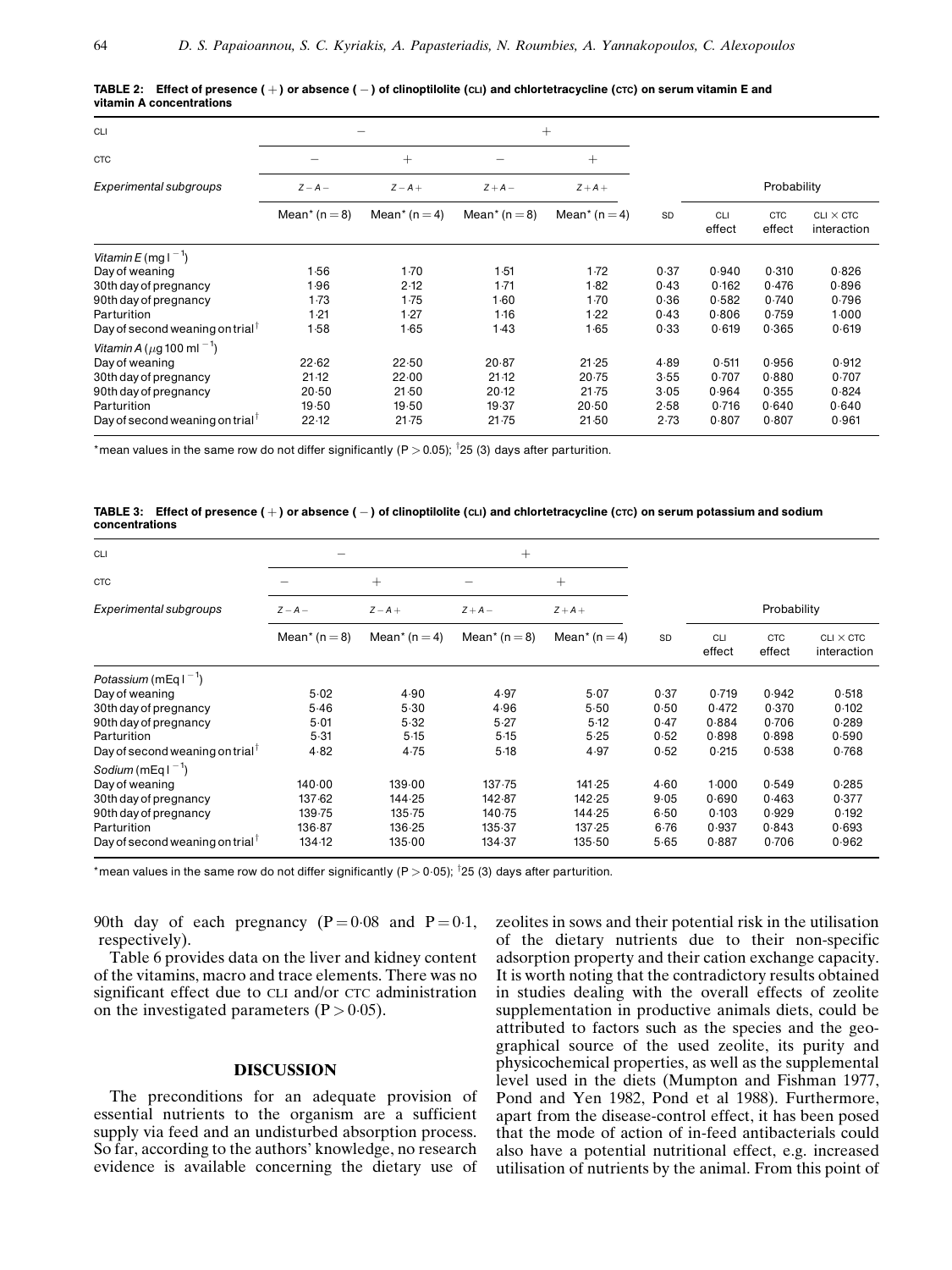| CLI                                                         |                               |                               | $^{+}$                        |                               |      |                      |                      |                                 |
|-------------------------------------------------------------|-------------------------------|-------------------------------|-------------------------------|-------------------------------|------|----------------------|----------------------|---------------------------------|
| <b>CTC</b>                                                  |                               | $+$                           |                               | $^{+}$                        |      |                      |                      |                                 |
| <b>Experimental subgroups</b>                               | $Z - A -$                     | $Z - A +$                     | $Z+A-$                        | $Z+A+$                        |      |                      | Probability          |                                 |
|                                                             | Mean <sup>*</sup> ( $n = 8$ ) | Mean <sup>*</sup> ( $n = 4$ ) | Mean <sup>*</sup> ( $n = 8$ ) | Mean <sup>*</sup> ( $n = 4$ ) | SD   | <b>CLI</b><br>effect | <b>CTC</b><br>effect | $CLI \times CTC$<br>interaction |
| Phosphorous (mg 100 ml $^{-1}$ )                            |                               |                               |                               |                               |      |                      |                      |                                 |
| Day of weaning                                              | 5.06                          | 5.02                          | 4.91                          | 5.15                          | 0.42 | 0.949                | 0.611                | 0.486                           |
| 30th day of pregnancy                                       | 5.12                          | 5.10                          | 4.77                          | 4.47                          | 0.64 | 0.093                | 0.563                | 0.624                           |
| 90th day of pregnancy                                       | 4.80                          | 4.95                          | 4.62                          | 4.42                          | 0.50 | 0.125                | 0.910                | 0.433                           |
| Parturition                                                 | 4.38                          | 4.47                          | 4.26                          | 4.50                          | 0.40 | 0.785                | 0.380                | 0.683                           |
| Day of second weaning on trial <sup><math>\top</math></sup> | 4.68                          | 4.77                          | 4.41                          | 4.70                          | 0.42 | 0.346                | 0.313                | 0.587                           |
| Calcium (mg 100 ml $^{-1}$ )                                |                               |                               |                               |                               |      |                      |                      |                                 |
| Day of weaning                                              | 9.40                          | 9.47                          | 9.42                          | 9.10                          | 1.35 | 0.780                | 0.837                | 0.756                           |
| 30th day of pregnancy                                       | 8.58                          | 8.64                          | 8.75                          | 8.65                          | 1.46 | 0.894                | 0.971                | 0.903                           |
| 90th day of pregnancy                                       | 8.69                          | 8.48                          | $8 - 81$                      | 8.69                          | 1.26 | 0.779                | 0.779                | 0.935                           |
| Parturition                                                 | 8.98                          | 8.79                          | 9.07                          | 9.07                          | 1.38 | 0.726                | 0.931                | 0.941                           |
| Day of second weaning on trial <sup>1</sup>                 | 8.98                          | 8.75                          | 9.13                          | 9.01                          | 1.28 | 0.740                | 0.768                | 0.928                           |
| Magnesium (mg 100 ml $^{-1}$ )                              |                               |                               |                               |                               |      |                      |                      |                                 |
| Day of weaning                                              | 2.59                          | 2.63                          | 2.61                          | 2.57                          | 0.21 | 0.831                | 0.990                | 0.680                           |
| 30th day of pregnancy                                       | 2.56                          | 2.41                          | 2.50                          | 2.55                          | 0.26 | 0.630                | 0.667                | 0.975                           |
| 90th day of pregnancy                                       | 2.55                          | 2.54                          | 2.41                          | 2.39                          | 0.23 | 0.166                | 0.897                | 0.956                           |
| Parturition                                                 | 2.67                          | 2.71                          | 2.49                          | 2.66                          | 0.26 | 0.339                | 0.377                | 0.619                           |
| Day of second weaning on trial <sup><math>\top</math></sup> | 2.57                          | 2.60                          | 2.51                          | 2.56                          | 0.19 | 0.566                | 0.653                | 0.922                           |

<span id="page-4-0"></span>

| TABLE 4: Effect of presence (+) or absence (-) clinoptilolite (cLI) and chlortetracycline (crc) on serum inorganicphosphorous, |  |
|--------------------------------------------------------------------------------------------------------------------------------|--|
| calcium and magnesium concentrations                                                                                           |  |

\*mean values in the same row do not differ significantly (P  $>$  0 $\cdot$ 05); <sup>†</sup>25 (3) days after parturition.

|  |  |  |  |  |  | TABLE 5: Effect of presence $(+)$ or absence $(-)$ clinoptilolite $(c\text{Li})$ and chlortetracycline (ctc) on serum copper and zinc concentrations |
|--|--|--|--|--|--|------------------------------------------------------------------------------------------------------------------------------------------------------|
|--|--|--|--|--|--|------------------------------------------------------------------------------------------------------------------------------------------------------|

| <b>CLI</b>                                   |                           |                               | $^{+}$            |                               |           |               |                      |                                 |
|----------------------------------------------|---------------------------|-------------------------------|-------------------|-------------------------------|-----------|---------------|----------------------|---------------------------------|
| <b>CTC</b>                                   |                           | $^{+}$                        |                   | $+$                           |           |               |                      |                                 |
| Experimental subgroups                       | $Z - A -$                 | $Z - A +$                     | $Z+A-$            | $Z+A+$                        |           |               | Probability          |                                 |
|                                              | Mean <sup>*</sup> $(n=8)$ | Mean <sup>*</sup> ( $n = 4$ ) | Mean* ( $n = 8$ ) | Mean <sup>*</sup> ( $n = 4$ ) | <b>SD</b> | CLI<br>effect | <b>CTC</b><br>effect | $CLI \times CTC$<br>interaction |
| Copper ( $\mu$ g 100 ml <sup>-1</sup> )      |                           |                               |                   |                               |           |               |                      |                                 |
| Day of weaning                               | 180.5                     | 183.0                         | 174.0             | 181.0                         | 20.9      | 0.661         | 0.624                | 0.816                           |
| 30th day of pregnancy                        | 190.0                     | 195.0                         | 182.5             | 177.0                         | $15-4$    | 0.067         | 0.970                | 0.435                           |
| 90th day of pregnancy                        | 194.0                     | 190.0                         | 181.5             | 178.0                         | $21-4$    | 0.211         | 0.697                | 0.979                           |
| Parturition                                  | 198.5                     | 203.0                         | 197.5             | $200-0$                       | 19.5      | 0.826         | 0.701                | 0.913                           |
| Day of second weaning on trial $\dagger$     | 190.0                     | 195.0                         | 183.5             | 185.0                         | 19.3      | 0.357         | 0.714                | 0.843                           |
| <i>Zinc</i> ( $\mu$ g 100 ml <sup>-1</sup> ) |                           |                               |                   |                               |           |               |                      |                                 |
| Day of weaning                               | 131.5                     | 133.5                         | 136.2             | 138.2                         | 22.7      | 0.655         | 0.850                | 1.000                           |
| 30th day of pregnancy                        | 116.6                     | 115.7                         | 112.0             | 113.0                         | 20.0      | 0.694         | 0.995                | 0.920                           |
| 90th day of pregnancy                        | 107.2                     | 107.0                         | 110.1             | 107.0                         | $13 - 7$  | 0.823         | 0.793                | 0.823                           |
| Parturition                                  | 116.9                     | 120.2                         | $112 - 4$         | 109.7                         | $17 - 7$  | 0.364         | 0.963                | 0.714                           |
| Day of second weaning on trial $\dagger$     | 122.2                     | $131 - 7$                     | 115.5             | 117.2                         | 17.8      | 0.188         | 0.479                | 0.625                           |

\*mean values in the same row do not differ significantly (P  $>$  0 $\cdot$ 05); <sup>†</sup>25 (3) days after parturition.

view, the investigation of any potential interactive effect of CLI and CTC on serum and tissue chemistry of the sows strategically medicated with the latter, could be of additional interest.

Vitamins and minerals are essential in pig nutrition in order for optimal growth, reproduction and lactation to occur. In the modern pig production industry the fortification of the diets with vitamin and mineral premixes is often the rule. In our study the supplied feed was enriched in these nutrients, having inclusion levels above the minimal recommended requirements (National [Research](#page-7-0) Council 1998).

Although the reserves of the sow in vitamin A make it difficult to predict deficiency conditions, literature references indicate that a low dietary intake has been associated with undesirable effects on reproductive activity [\(Tassell](#page-7-0) 1967, [Chew](#page-6-0) 1993). Furthermore, the importance of vitamin E in the health status and the reproductive performance of sows has also been well documented [\(Mavromatis](#page-6-0) et al 1999, [Close](#page-6-0) and Cole [2000](#page-6-0)). In our study, the assessment of vitamin E and vitamin A levels in serum, liver and kidney tissue samples revealed an adequate status in all the experimental subgroups. Diet had no significant effect on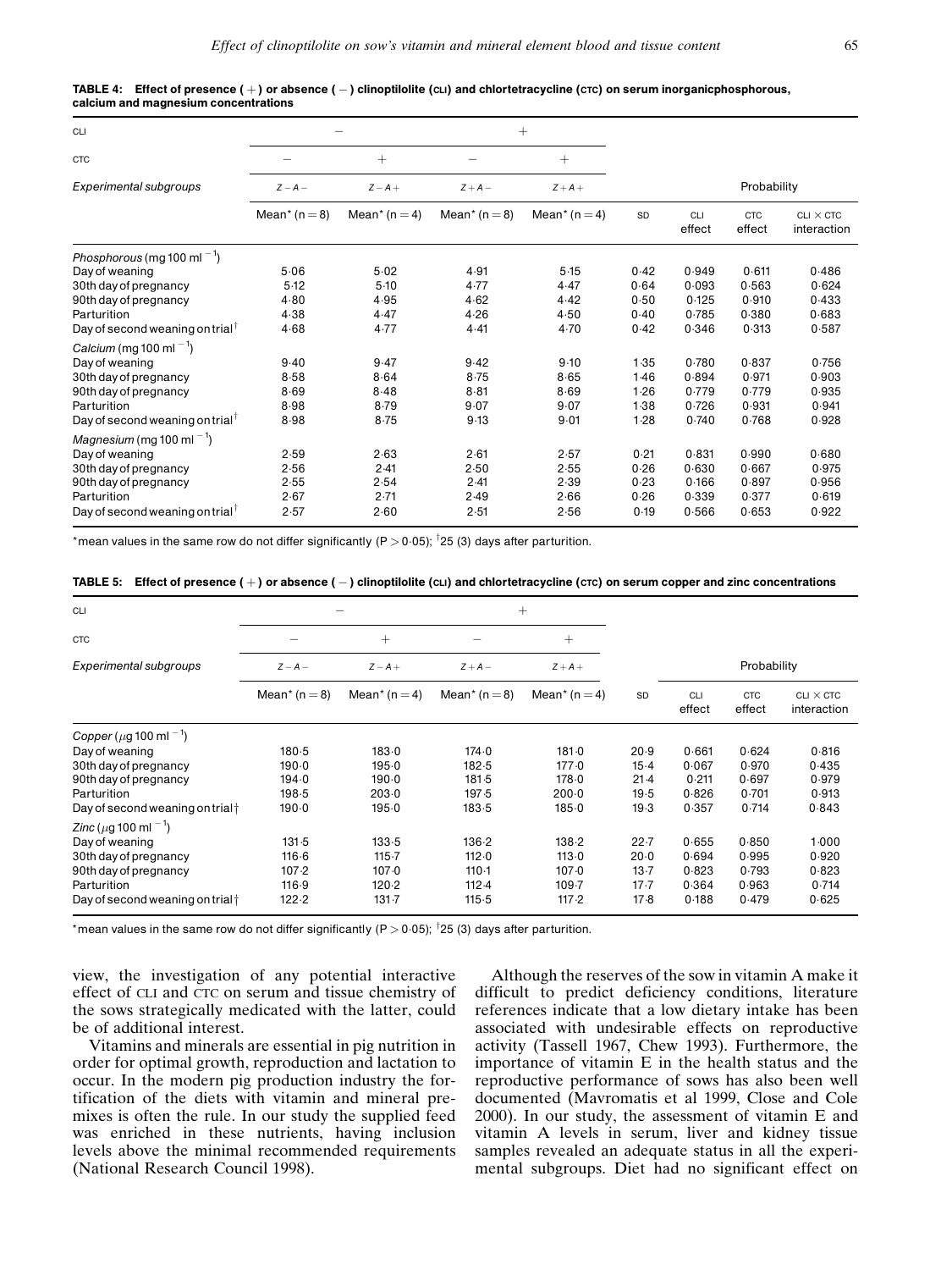TABLE 6: Effect of presence ( + ) or absence ( − ) of clinoptilolite (c⊔) and chlortetracycline (crc) on the concentrations of certain biochemical parameters<br>in tissue samples <sup>i</sup> TABLE 6: Effect of presence (  $+$  ) or absence (  $-$  ) of clinoptilolite (c⊥r) and chlortetracycline (c $\pi$ ) on the concentrations of certain biochemical parameters in tissue samples

<span id="page-5-0"></span>

|         |             |            | Probability   | teraction<br><b>CLIX CTC</b>                                                                          |                                                                                                                                                                                                                                                                                                               | $\begin{array}{r} 1.991 \\ 1.620 \\ 0.914 \\ 0.963 \\ 0.965 \\ 0.974 \\ 0.951 \\ 0.951 \\ 0.951 \\ 0.951 \\ 0.951 \\ 0.951 \\ 0.951 \\ 0.951 \\ 0.951 \\ 0.951 \\ 0.951 \\ 0.951 \\ 0.951 \\ 0.951 \\ 0.951 \\ 0.951 \\ 0.952 \\ 0.953 \\ 0.954 \\ 0.954 \\ 0.955 \\ 0.955 \\ 0.956 \\ 0.956 \\ 0.$ |        |                                                             |                     |             |               |            |          |                                              |  |
|---------|-------------|------------|---------------|-------------------------------------------------------------------------------------------------------|---------------------------------------------------------------------------------------------------------------------------------------------------------------------------------------------------------------------------------------------------------------------------------------------------------------|-----------------------------------------------------------------------------------------------------------------------------------------------------------------------------------------------------------------------------------------------------------------------------------------------------|--------|-------------------------------------------------------------|---------------------|-------------|---------------|------------|----------|----------------------------------------------|--|
|         |             |            |               |                                                                                                       |                                                                                                                                                                                                                                                                                                               | cre<br>sffect                                                                                                                                                                                                                                                                                       |        | 0.718<br>0.247<br>0.971 0.988<br>0.989 0.989<br>0.989 0.998 |                     |             |               |            |          |                                              |  |
|         |             |            |               | a<br>sffect                                                                                           |                                                                                                                                                                                                                                                                                                               | $-194$<br>$-194$<br>$-194$<br>$-194$<br>$-194$<br>$-194$<br>$-194$<br>$-194$<br>$-194$<br>$-194$<br>$-194$<br>$-194$<br>$-194$<br>$-194$<br>$-194$<br>$-194$                                                                                                                                        |        |                                                             |                     |             |               |            |          |                                              |  |
| Kidneys |             |            |               | SD                                                                                                    |                                                                                                                                                                                                                                                                                                               | ० ० ० ० ० ५ ९ ७ ६ ११<br>७ ५ ५ ७ ५ ० ७ ७ ७ ७<br>७ ५ ५ ० ५ ० ७ ५                                                                                                                                                                                                                                      |        |                                                             |                     |             |               |            |          |                                              |  |
|         |             |            | $+4 + 7 + 7$  | Mean <sup>ī</sup><br>(n = 3)                                                                          |                                                                                                                                                                                                                                                                                                               |                                                                                                                                                                                                                                                                                                     |        |                                                             |                     |             |               |            |          |                                              |  |
|         | $^{+}$      |            | $Z + A -$     | $M$ ean $\dagger$<br>(n $=$ 7)                                                                        |                                                                                                                                                                                                                                                                                                               | 8<br>8 5 8 9 9 9 9 9 9 1<br>8 9 9 9 9 9 9 1<br>8 9 9 9 9 9 1                                                                                                                                                                                                                                        |        |                                                             |                     |             |               |            |          |                                              |  |
|         | I           |            | $Z - A +$     | Mean $\frac{1}{n}$<br>(n $=$ 3)                                                                       |                                                                                                                                                                                                                                                                                                               |                                                                                                                                                                                                                                                                                                     |        |                                                             |                     |             |               |            |          |                                              |  |
|         |             |            | $\frac{1}{4}$ | $Mean^{\dagger}$<br>(n = 7)                                                                           |                                                                                                                                                                                                                                                                                                               |                                                                                                                                                                                                                                                                                                     |        |                                                             |                     |             |               |            |          |                                              |  |
|         | Probability |            |               | nteraction<br>$CLI \times CTC$                                                                        |                                                                                                                                                                                                                                                                                                               |                                                                                                                                                                                                                                                                                                     |        |                                                             |                     |             |               |            |          |                                              |  |
|         |             |            |               | crc<br>affect                                                                                         |                                                                                                                                                                                                                                                                                                               | $\begin{array}{l} 0.77 \\ 0.7564 \\ 0.75440 \\ 0.75400 \\ 0.00000 \\ 0.00000 \\ 0.00000 \\ 0.00000 \\ 0.00000 \\ 0.00000 \\ 0.00000 \\ 0.00000 \\ 0.00000 \\ 0.00000 \\ 0.00000 \\ 0.00000 \\ 0.00000 \\ 0.00000 \\ 0.00000 \\ 0.00000 \\ 0.00000 \\ 0.00000 \\ 0.00000 \\ 0.00000 \\ $             |        |                                                             |                     |             |               |            |          | $\begin{array}{c}\n1 \\ 1 \\ 1\n\end{array}$ |  |
|         |             |            |               | a<br>sffect                                                                                           |                                                                                                                                                                                                                                                                                                               | 0.739<br>0.26742<br>0.742 1430<br>0.369 1630<br>0.389 1630                                                                                                                                                                                                                                          |        |                                                             |                     |             |               |            |          |                                              |  |
| Liver   |             |            |               | 9                                                                                                     |                                                                                                                                                                                                                                                                                                               |                                                                                                                                                                                                                                                                                                     |        |                                                             |                     |             |               |            |          |                                              |  |
|         |             |            |               | $(n=3)$<br>Mean <sup>®</sup>                                                                          |                                                                                                                                                                                                                                                                                                               |                                                                                                                                                                                                                                                                                                     |        |                                                             |                     |             |               |            |          |                                              |  |
|         |             |            |               |                                                                                                       |                                                                                                                                                                                                                                                                                                               | $7.35$<br>$7.47$<br>$6.39$<br>$6.80$<br>$6.57$<br>$6.49$<br>$6.80$<br>$6.49$<br>$6.49$<br>$6.49$<br>$7.49$                                                                                                                                                                                          |        |                                                             |                     |             |               |            |          |                                              |  |
|         |             |            |               | $Z-A Z-A+$ $Z+A-$<br>Mean <sup>†</sup> Mean <sup>†</sup> Mean <sup>†</sup><br>$(n=7)$ $(n=3)$ $(n=7)$ | $\begin{array}{l} 7.70 \\ 7.33 \\ 7.33 \\ 8.33 \\ 9.35 \\ 1.83 \\ 1.83 \\ 1.83 \\ 1.83 \\ 1.83 \\ 1.83 \\ 1.83 \\ 1.83 \\ 1.83 \\ 1.83 \\ 1.83 \\ 1.83 \\ 1.83 \\ 1.83 \\ 1.83 \\ 1.83 \\ 1.83 \\ 1.83 \\ 1.83 \\ 1.83 \\ 1.83 \\ 1.83 \\ 1.83 \\ 1.83 \\ 1.83 \\ 1.83 \\ 1.83 \\ 1.83 \\ 1.83 \\ 1.83 \\ 1.$ |                                                                                                                                                                                                                                                                                                     |        |                                                             |                     |             |               |            |          |                                              |  |
|         |             |            |               |                                                                                                       |                                                                                                                                                                                                                                                                                                               | $6.64$<br>$6.75$<br>$6.75$<br>$6.75$<br>$6.75$<br>$6.86$<br>$6.86$<br>$6.75$<br>$6.86$<br>$6.75$<br>$6.86$<br>$6.75$<br>$6.86$<br>$6.75$                                                                                                                                                            |        |                                                             |                     |             |               |            |          |                                              |  |
|         | J           | <b>CTC</b> | xperimenta    | sdno.lbgr                                                                                             |                                                                                                                                                                                                                                                                                                               |                                                                                                                                                                                                                                                                                                     | ioy bi | la (g kg                                                    | - 6y6) <sub>c</sub> | Ca (mg kg ⊤ | loy 6 uu ) 6v | ay buy) n; | n (mg kg |                                              |  |

 $^*$ Tissue samples were collected at the end of the trial (day of second weaning on trial); iFor each tissue, means in the same row do not differ significantly (P  $>$  0.05).  $^\star$ Tissue samples were collected at the end of the trial (day of second weaning on trial);  $^\dagger$ For each tissue, means in the same row do not differ significantly (P > 0.05)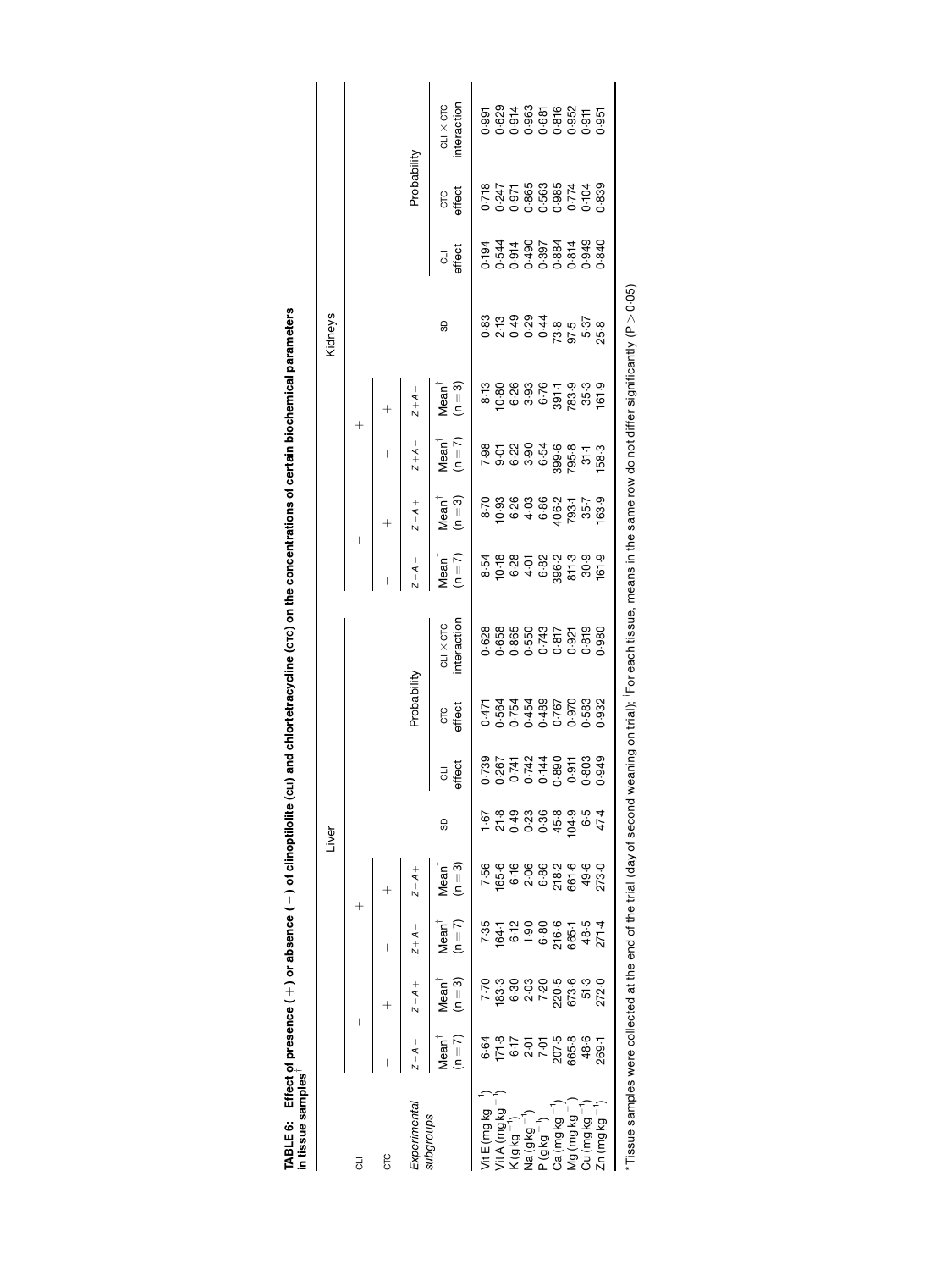<span id="page-6-0"></span>vitamin concentrations and although a longer observation period over more than one reproductive cycle would more reliably indicate CLI effects on sows' vitamin status (in particular vitamin A status), our results provided evidence of CLI safety relating to the availability of them.

Although there is a lack of literature data relating to the effects of zeolites on sow's serum and tissue chemistry, valuable conclusions have been drawn by comparative studies in growing-finishing pigs and other species. Experiments conducted in growing lambs, hens and growing pigs have demonstrated that plasma and liver Na and K concentrations are not altered by the dietary use of either CLI or zeolite Na-A (Pond and Yen 1983, Pond et al 1984, Roland et al 1993). However, a decreased liver K concentration of weaners and growers in response to CLI dietary inclusion has been reported, attributed to the high K-binding affinity of CLI at the pH of the small intestinal tract [\(Pond](#page-7-0) et al 1988). Adversely, a 20 per cent increase of serum K in mice that were on a CLI-enriched diet was demonstrated (Martin-Kleiner et al 2001). As revealed in the current study, no alteration in serum and tissue K and Na concentrations was observed in response to the inclusion of CLI in sow's diet during pregnancy and lactation.

As far as P, Ca and Mg concentrations are concerned, the results of our study indicated no significant differences among the experimental groups and subgroups, except for a tendency for a lower serum P concentration in the group which was on the CLI diet, on the 30th day of pregnancy. Although the results generally support previous observations in lambs, growing pigs and broilers [\(Pond](#page-7-0) et al 1984, [Vrzgula](#page-7-0) and Bartko 1984, Dwyer et al 1997), the estimated tendency cannot be readily explained. In general, CLI is considered to be rather stable in the acid environment of the stomach, without undergoing major degradation during its transit through the digestive tract ([Shurson](#page-7-0) et al 1984). Thus, the structural Al and Si ions are not removed from its crystalline matrix to interfere with P availability by forming insoluble phosphates [\(Valdivia](#page-7-0) et al 1982), as well as with Ca ([Spencer](#page-7-0) et al 1982) and Mg retention [\(Valdivia](#page-7-0) et al 1982). Presumably, the estimation of Al and Si concentration in the tissues of the sows fed the CLI diet, in our study, would have provided more information about the behaviour of the additive during the digestion process and its effect on the utilisation of the dietary mineral elements.

In the current study, serum Cu concentration tended to be lower on the 30th and the 90th day of pregnancy in the group fed the CLI supplemented diet. [Pond](#page-7-0) et al [\(1989\)](#page-7-0) reported a reduced kidney Cu concentration in growing pigs fed a diet supplemented with 2 per cent CLI. However, the dietary use of CLI in the sows of our study did not result in a similar response. This could be attributed to the different dietary level of Cu used in our study. However, the potential effect of CLI on sow's serum Cu concentration during pregnancy, as revealed in our study, should be further investigated by taking also into consideration the alterations in the metabolic patterns of Cu following the growth and development of the fetus and placenta at mid-gestation (Rhéaume and [Chavez](#page-7-0) 1989, [Richards](#page-7-0) 1999).

Several studies conducted using lambs, growingfinishing pigs and broilers demonstrated contradictory results relating to the effect of zeolites on serum and tissue Zn content. [\(Pond](#page-7-0) 1989, [Ward](#page-7-0) et al 1991, [Watkins](#page-7-0) and [Southern](#page-7-0) 1993). Nevertheless, the results obtained by an earlier study in growing-finishing pigs ([Pond](#page-7-0) et al [1989](#page-7-0)) support the lack of an alteration response to CLI dietary supplementation on sow's liver and kidney Zn concentrations as demonstrated in our study. Additionally, under the trial's study design, CTC strategic medication had no effect on the blood and tissue mineral content, neither resulted in any interactive effect with CLI.

The conclusion that could be drawn from the results of the current study is that the dietary supplementation of CLI during pregnancy and lactation, alone or in combination with CTC in the case of a necessary metaphylaxis programme application, is not associated with any adverse effect on vitamins and mineral elements uptake and body distribution in sows, which are on a diet adequately fortified with the above nutrients.

#### ACKNOWLEDGEMENTS

This study is part of a research project financed by Silver & Baryte Ores Mining Co. (Athens, Greece) and New Vet S.A. (Athens, Greece), through the Research Committee of the Aristotle University of Thessaloniki (Code no. 7161, scientist responsible Prof. S. C. Kyriakis).

## **REFERENCES**

- BOLTZ, D. F. (1958) Colorimetric Determination of Nonmetals. New York: Interscience Publishers Inc, 32-34
- CEFALI, E. A., NOLAN, J. C., McCONNELL, W. R. & WALTERS, D. L. (1995) Pharmacokinetic study of Zeolite A, sodium aluminosilicate, magnesium silicate and aluminum hydroxide in dogs. Pharmaceutical Research 12, 270±274
- CHESHMEDZHIEV, B. V., ANGELOV, A., NESTOROV, N., KR''STEV, A., BAKALIVANOV, S. & CHESHMEDZHIEVA, R. (1985) Effect of zeolite in the feeding of pregnant and nursing sows and sucking piglets. Zhivotnov <sup>o</sup> dni Nauki 22, 40-46
- CHEW, B. P. (1993) Effect of supplemental  $\beta$ -carotene and vitamin A on reproduction in swine. Journal of Animal Science 71, 247-252
- CLOSE, W. H. & COLE, D. J. A. (2000) Nutrition of Sows and Boars. Nottingham: Nottingham University Press.
- COFFEY, M. T. & PILKINGTON, D. W. (1989) Effect of feeding zeolite-A on the performance and carcass quality of swine. Journal of Animal Science 67 (Suppl. 2), 36 (abstr.)
- DWYER, M. R., KUBENA, L. F., HARVEY, R. B., MAYURA, K., SARR, A. B., BUCKLEY, S., BAILEY, R. H. & PHILLIPS, T. D. (1997) Effect of inorganic adsorbents and cyclopiazonic acid in broiler chicken. Poultry Science 76, 1141-1149
- EUROPEAN AGENCY FOR THE EVALUATION OF MEDICINAL PRODUCTS (1998) Guideline on good clinical practices. EMEA/CVMP/595/ 98, London, UK
- HANSEN, L. G. & WARWICK, W. J. (1969) A fluorometric micromethod for serum vitamin A and E. American Journal of Clinical Pathology 51, 538±541
- MARTIN-KLEINER, I., FLEGAR-MESTRIC, Z., ZADRO, R., RELJAK, D., STANOVIC JANDA, S., STOJKOVIC, R., MERUSIC, M., REDACIC, M., & BORANIC, M. (2001) The effect of the zeolite clinoptilolite on serum chemistry and hematopoiesis in mice. Food and Chemical Toxicology 39, 717-727
- MAVROMATIS, J., KOPTOPOULOS, G., KYRIAKIS, S. C., PAPASTERIADIS, A. & SAOULIDIS, K. (1999) Effects of  $\alpha$ -tocopherol and selenium on pregnant sows and their piglets' immunity and performance. Journal of Veterinary Medicine A  $46, 545-553$